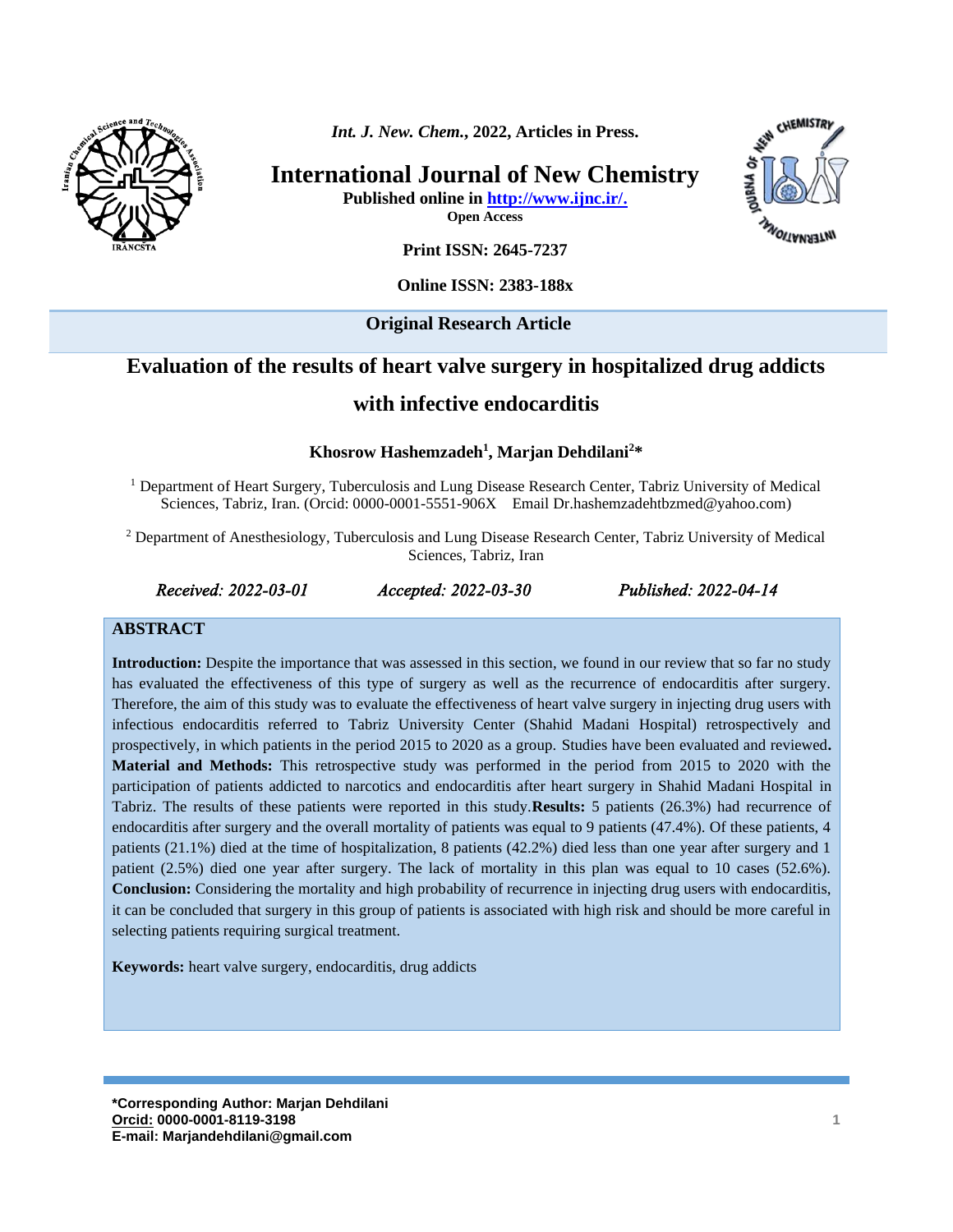## **Introduction**

Significant lesions in the urethra include a platelet, urea, oocytes, and O cells. In developed countries, the incidence of endocarditis is about 7 cases per 100,000 people per year and has remained constant from 1950 to 2000. The incidence of endocarditis among the elderly has increased significantly. Accordingly, and as stated, the presence of bacteria in the blood does not always lead to endocarditis, and also not all bacteria are able to cause endocarditis, and therefore identify the causes of endocarditis and the conditions that predispose the patient to this disease. It is very important[1]. The entry of bacteria or other microorganisms alone is not enough to cause endocarditis, and the human body needs to respond to these conditions to cause inflammation in the heart system, the body responds by sending immune cells and fibrin to trap the organism[2]. A group of cellular materials that have a set of organisms is called vegetation. Vegetations may interfere with one of the valve functions. Vegetations may also rupture and block one of the blood vessels in a vital organ, thus blocking the arteries as an embolus. Injecting drug users who use common or contaminated needles are also at higher risk for endocarditis. Accordingly, this group of patients is also very important in evaluating and evaluating the clinical condition[3]. Fever is in the 80s and 90s. Most people report other flu-like symptoms such as muscle aches, fatigue, night sweats, and loss of appetite. Symptoms of heart failure, such as shortness of breath and confusion, are sometimes the first signs of infectious endocarditis. There may also be changes in the skin and nails, such as red spots on the palms of the hands and feet, painful sores on the tips of the fingers and toes, or dark lines (fine bleeding) under the nails that look like wood chips. Infectious endocarditis may cause other complications such as anemia and hematuria. Studies have shown that in most injecting drug users [4], endocarditis is caused by Staphylococcus aureus (right endocarditis), which is more likely to involve the tricuspid valve. Injecting drug users are on the rise due to the increasing prevalence of new industrial narcotics. About 24 to 40% of hospital admissions are related to the side effects of drug use. Due to social poverty and lack of hygiene in injecting drug users and the use of contaminated syringes, the risk of infectious complications and transmission of infections is very high. Due to the high incidence of infectious complications such as skin ulcers and endocarditis, the hospitalization rate of these patients is high [5]. Accordingly, high costs of surgeries (such as valves, oxidizers, surgical team costs, and antibiotics) are incurred for these patients, and also due to frequent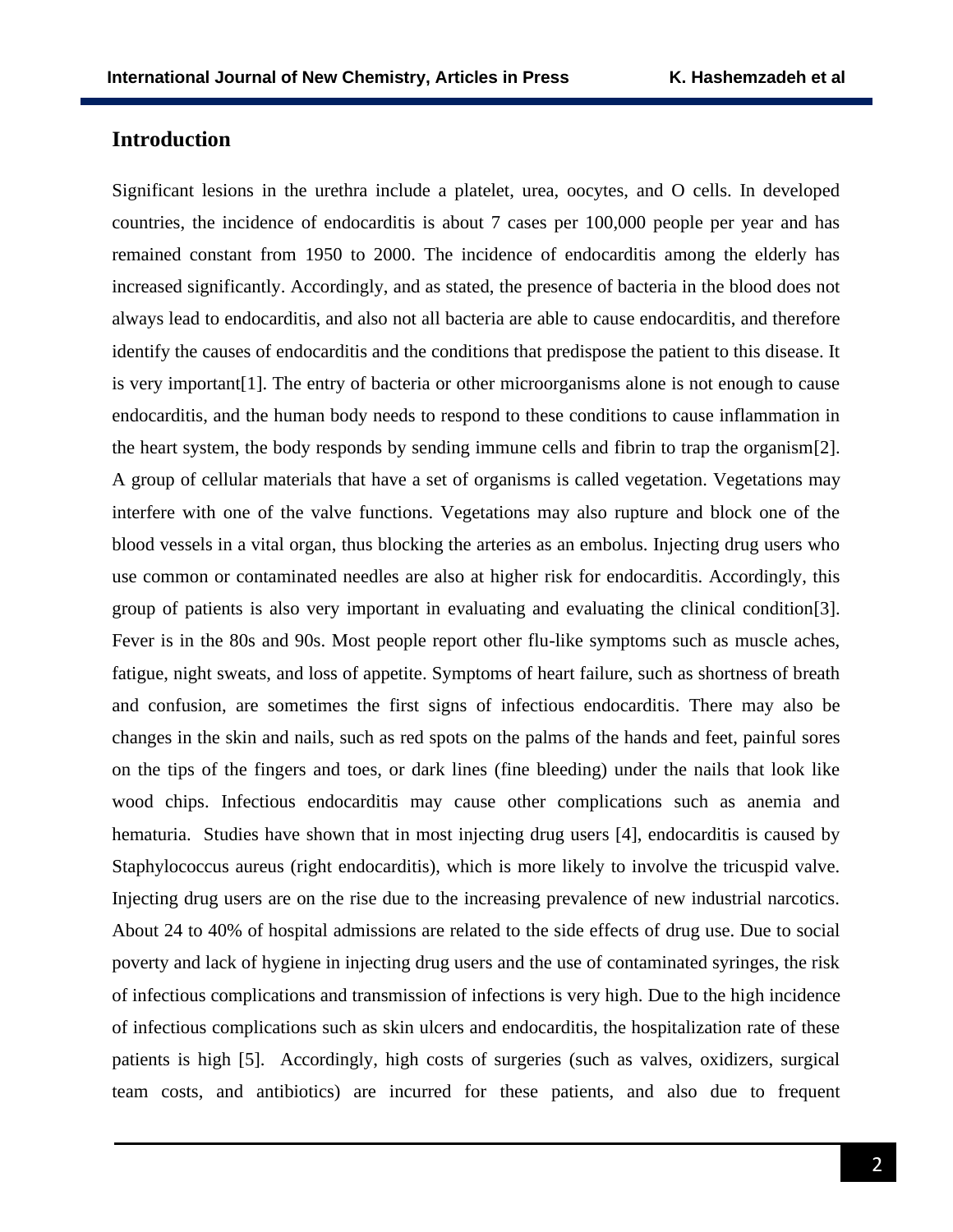hospitalizations and surgeries, the risk of medical personnel increasing to various infections increases; However, due to re-use of injectable substances, the risk of endocarditis recurrence and re-operation is high (30%). In addition, the mortality rate of addicts is generally higher in injecting individuals than other addicts. Also, maintenance and care after surgery puts a lot of money on the health care system for the hospital and its welfare. One of the main treatments available for injecting drug users with endocarditis is valve surgery. Based on the cases stated in this section, the importance of this category of assessments on patients with endocarditis, especially patients with addiction [6]. Despite the importance that was assessed in this section, we found in our review that so far no study has evaluated the effectiveness of this type of surgery as well as the recurrence of endocarditis after surgery[7]. Therefore, the aim of this study was to evaluate the effectiveness of heart valve surgery in injecting drug users with infectious endocarditis referred to Tabriz University Center (Shahid Madani Hospital) retrospectively and prospectively, in which patients in the period 2015 to 2020 as a group. Studies have been evaluated and reviewed.

## **Material and Methods**

**Study design:** This evaluation is a retrospective and prospective cohort evaluation. Therefore, the evaluation period of this study is from the beginning of 2015 to 2020 and patients with endocarditis are evaluated in this time period. اند. The location of this evaluation is the Cardiac Surgery Center of Tabriz University of Medical Sciences (Shahid Madani). In order to perform this evaluation, 19 patients were considered as a study group. The method of determining the sample size in this evaluation was census. Based on this, the census of all injecting drug addicts with infective endocarditis who have undergone heart valve surgery in Tabriz University Center has been retrospectively and futurely concerned. By referring to the database of Shahid Madani Hospital, among the cases of heart valve surgery About 21 injecting drug patients with endocarditis were found, two of whom were not eligible for inclusion in the study due to lack of information about their exact condition or failure to answer the phone call, and were therefore excluded.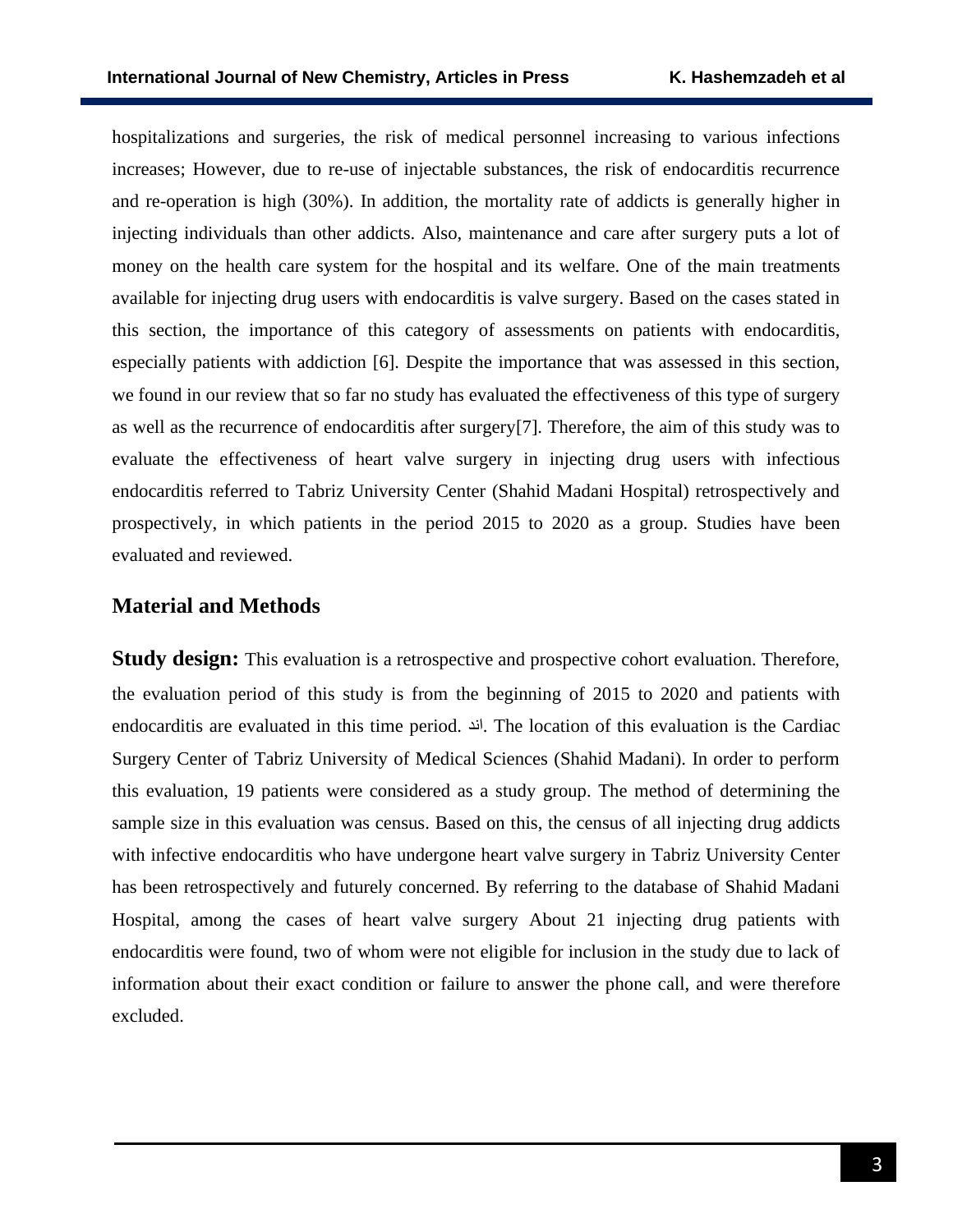**Inclusion and exclusion criteria:** Heart surgery, endocarditis and drug addiction were the inclusion criteria in this study and mortality following surgery, addiction to several drugs and alcohol consumption were also exclusion criteria in this study.

**Methodology:** The subjects of this study included injecting drug addicts with endocarditis who underwent heart valve surgery at Shahid Madani Hospital in Tabriz from 2015 to 2020, and based on this information about them in the form of a checklist. Relevant, taken from the files in the hospital archives and from the patients themselves or their companions during a telephone call. In this evaluation, only one checklist evaluating the patients' condition was used and based on this, no other tools were used. The checklist evaluating the patients including age, gender, having or not having comorbidities, type Surgery (including aortic valve replacement, tricuspid, mitral, pulmonary), duration of surgery (hours), positive or negative blood culture, emergency or elective surgery, need for reoperation for any reason (including mediastinitis, drainage, Tamponade, functional disorders), duration of hospitalization (days), costs of surgery and hospitalization (USD), occurrence or non-occurrence of myocardial infarction after surgery, recurrence of the disease, and condition of death (No death, mortality at hospitalization, mortality less than one year after surgery, and mortality after one year of surgery). Based on this, the information obtained from this assessment evaluates the prognostic status of patients.

**Data analysis:** Data were described with the help of descriptive statistics indices in the form of frequency and mean±standard deviation in the form of appropriate tables and graphs. Chisquare test was used to examine the relationship between classified data and T-test and Mann-Whitney-U test were used for continuous data. Also, the normality of the data was checked by Kolmogorov-Smirnov test and in case of normal distribution of data, T test was used and for abnormal distribution, Mann-Whitney-U test was used. At the end and after statistical evaluations, P value less than 0.05 was considered statistically significant. Statistical analysis was performed using SPSS software.

**Ethical considerations:** This study was conducted after approval by the ethics committee of Tabriz University of Medical Sciences (NO: [IR.TBZMED.REC.1400.675\)](http://ethics.research.ac.ir/IR.TBZMED.REC.1400.675). Then the informed consent was completed by the participants and their information was used.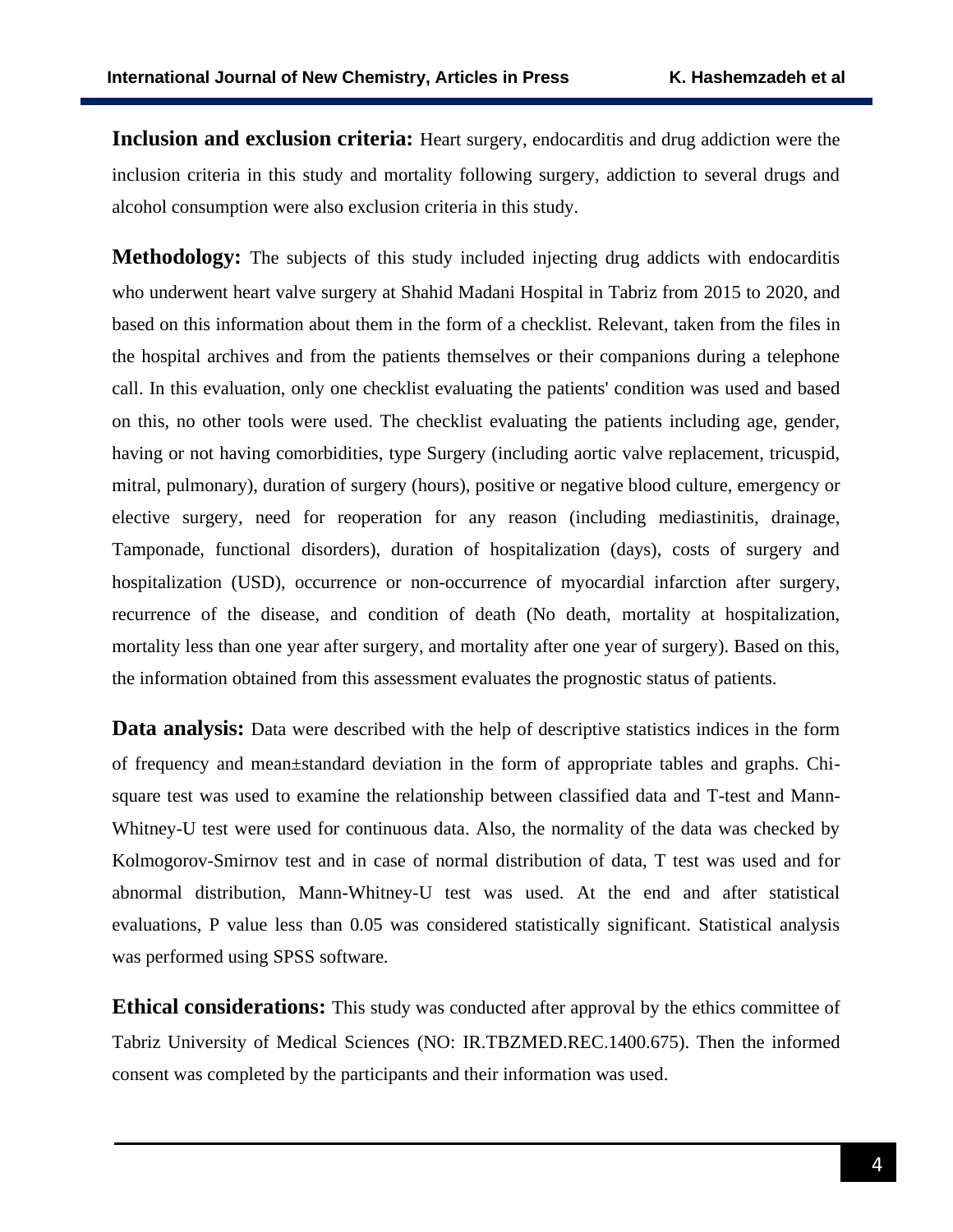## **Results**

In this evaluation, 19 injecting drug addicts with infective endocarditis were evaluated and evaluated. Demographic information evaluated in these patients included age and gender, which was evaluated in this group of patients., the mean and standard deviation of the age of patients evaluated in this study is  $46.58 \pm 12.85$  years; In these patients, the minimum age was 26 years and the maximum age was 72 years. Also, in this table about the sex of patients can be seen that 17 cases (89.5%) of patients were male and the others, ie only 2 patients (10.5%) were female. Accordingly, the dominance of the male gender in this assessment is significant. In this study, comorbidities in the patients under study, especially the history of comorbid heart disease, have been evaluated as an effective factor in the prognosis of patients. 8 cases (42.2%) of the patients under study had disease and 11 cases (57.8%) remained without disease. Among patients with underlying disease, four had hepatitis C, one had hepatitis B, two had ESRD on dialysis, and one had diabetes. None of the patients or their companions mentioned a history of heart disease, one of the reasons for which could be the lack of diagnosis of heart disease in these patients due to poor social and economic status. As one of the risk factors for postoperative mortality, emergency or elective heart valve surgery in the studied patients, it was evaluated that 16 cases (84.2%) were emergency and only 3 cases (15.8%) They were elective. In the study of blood culture of patients under study, 6 cases (31.5%) were positive and 13 cases (68.5%) were negative and the most common microorganism in blood culture of patients was Staphylococcus aureus so that in 5 patients 6 patients who had positive blood culture were reported to have Staphylococcus aureus (83.3%) which was associated with Staphylococcus epidermidis in 3 patients. One of the variables studied in this study was the type of surgery in injecting drug addicts with endocarditis. As a result, information about which of the heart valves in each patient underwent surgery was evaluated. In 8 cases (42.1%) of the patients studied, tricuspid valve surgery was performed. 7 cases (36.8%) of the patients underwent aortic valve surgery. In 2 cases (10.5%) of patients, the mitral valve was operated and repaired. In 2 cases (10.5%) the remaining two valves were operated simultaneously. (In one patient the aortic and mitral valves and in the other patient, the aortic and tricuspid valves were operated on simultaneously). Another surgical-related variable that has been studied in this study is the duration of each surgery, which has been evaluated in terms of hours in all patients. The average duration of heart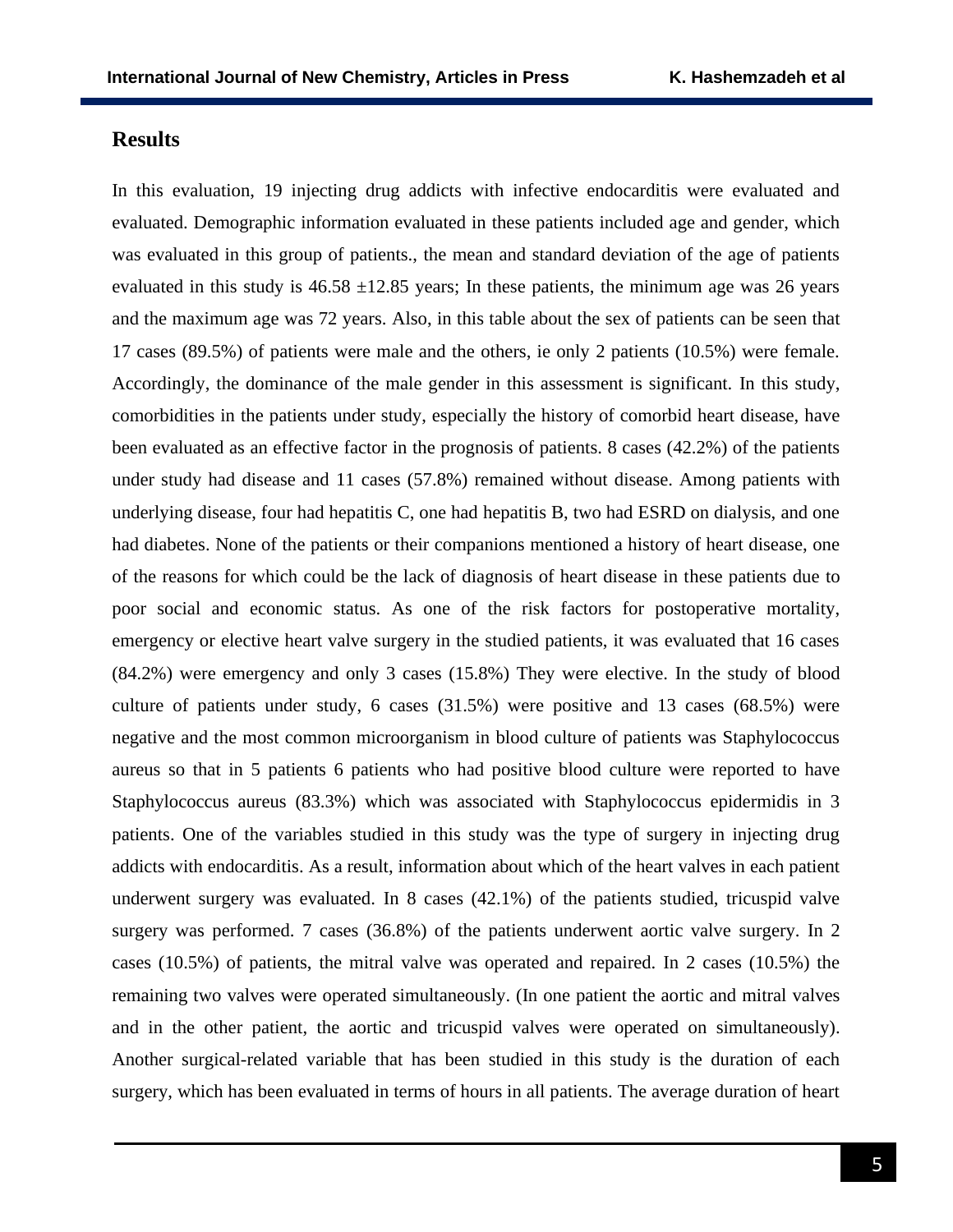valve surgery in injecting drug addicts with endocarditis under study is about 4.5 hours, with the shortest duration of surgery being about 2.5 hours and the longest duration being about 8.3 hours. These findings are reminiscent of the length of any surgery on this group of patients. Of the evaluated patients, 5 patients (26.3%) had recurrence of endocarditis after surgery and the overall mortality of patients was equal to 9 patients (47.4%). Of these patients, 4 patients (21.1%) died at the time of hospitalization, 8 patients (42.2%) died less than one year after surgery and 1 patient (2.5%) died one year after surgery. The lack of mortality in this plan was equal to 10 cases (52.6%). In the study of the effect of patients' age on mortality after surgery, we divided patients into two groups less than equal to 40 years and more than 40 years. 5 (55.5%) of the patients died in the age group less than equal to 40 years and the other 4 (45.5%) in the age group were more than 40 years. The rate can be due to the increased use of injecting drugs in younger people. On the other hand, 62% of people younger than the age of 40 died in this study; This is despite the fact that 36% of people over the age of 40 died during the study. Finally, in this study, the p value of the effect of age on patient mortality was 0.37 and non-significant.

## **Discussion**

The main purpose of this study was to evaluate the results of heart valve surgery in injecting drug users with endocarditis, which is a major factor in the recurrence of the disease and mortality after surgery. In our evaluation, we observed that the overall patient mortality rate during the study was equal to 9 patients (47.4%). Of these patients, 4 patients (21.1%) died at the time of hospitalization, 8 patients (42.2%) died in less than a year and 1 patient (5.3%) died after one year of surgery. The results obtained in this study showed that the average total survival of patients studied in this study was 30.5 months. Out of 19 patients in our study, 4 patients (21.1%) had recurrences. Among the variables studied in this study, the duration of surgery had a significant relationship with the mortality rate of patients, so that with increasing the duration of surgery, the mortality rate in patients has increased [8, 14-16]. In our evaluation, we evaluated the prognosis of patients and observed that about half of the patients did not have a proper prognosis and died, so the overall mortality of patients in our evaluation was 47.4%. On the other hand, regarding the recurrence rate of endocarditis after surgery, we have observed that 21.1% of patients have recurrence of endocarditis after surgery. The results observed in other studies are discussed below [9, 17-19]. In a study conducted by patients on endocarditis and their surgical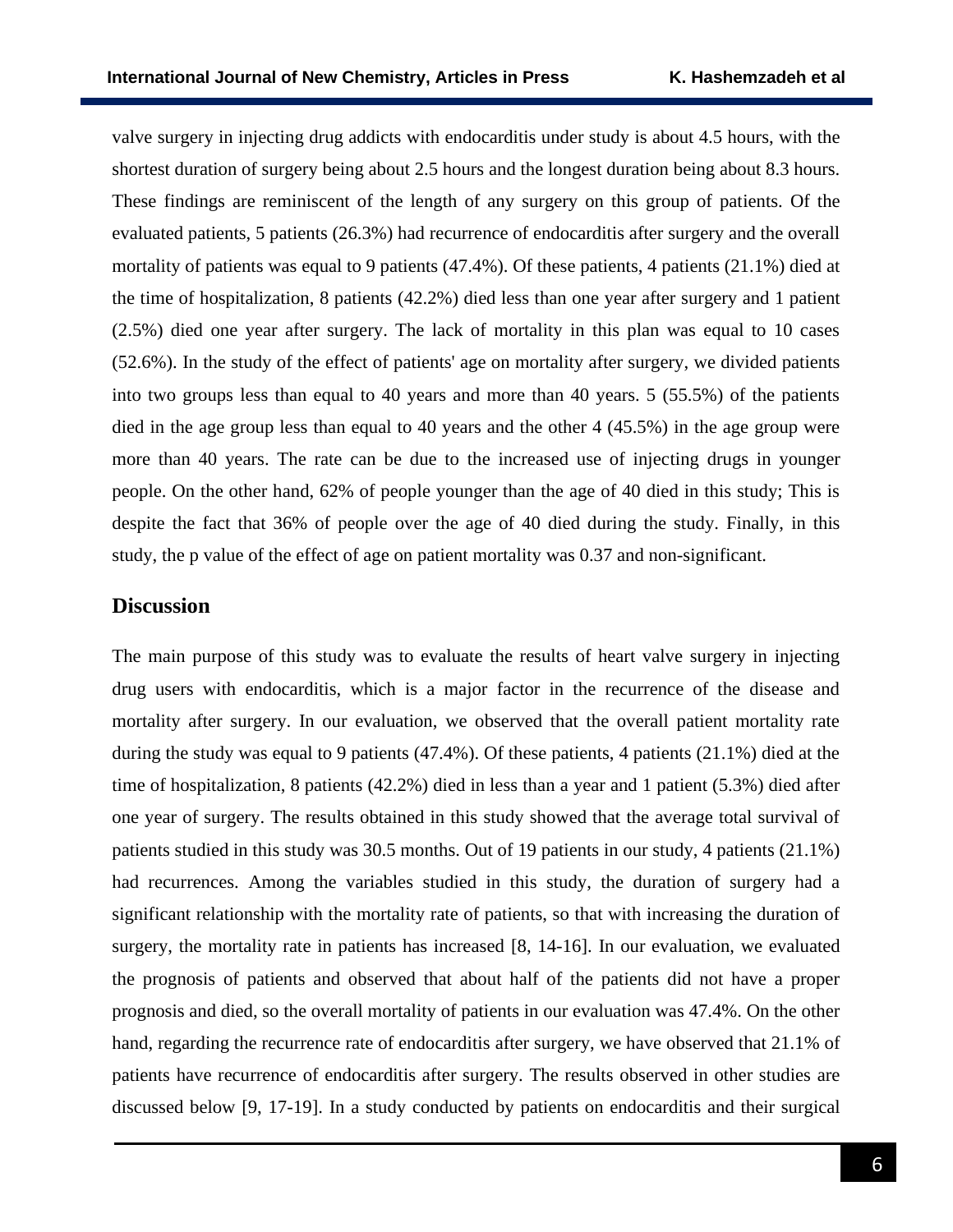results since 2020, Kazemzadeh et al., After evaluating 24 patients who underwent surgery, found that 7 people 29% of patients died after surgery, which is different from the mortality rate in our study. Also, the highest mortality rate in this group of patients was more than 40 years old, so that they stated that 50% of patients died at this age, which also does not correspond to the result observed in our evaluation. In our study, 55% of patients who died were less than 40 years of age. Regarding the recurrence of the disease in a study, 16.6% of patients had recurrence after surgery, which is lower than the recurrence rate in our study [10, 20-22]. This difference in results may be due to differences in studies because in our study the target group was selected from injecting drug users with endocarditis, but in this study, the study was performed on all patients with endocarditis and can show Gives more mortality and recurrence in injecting drug users with endocarditis as well as mortality at younger ages in this group [11, 23-25]. Another researcher in his study on injecting drug addicts with endocarditis stated that the mortality rate due to infective endocarditis in this group of patients was 55%, which was consistent with the results observed in our evaluation. Accordingly, the high mortality rate in this group of patients shows the importance of paying attention to these patients. In this study, a reference was made to the percentage of patients who underwent surgery to treat endocarditis and the specific mortality rate Has not been. They also stated that the recurrence rate of endocarditis after medical treatment in injecting drug users was 5%, which required further interventions based on the patients' condition. These results did not match the results observed in our evaluation. Other researchers in their assessment of cardiac patients with normal valvular endocarditis during the years 1995 to 1999 have stated that the mortality rate of patients is generally equal to 20% and in patients who underwent surgery equal to It has been with 18% [12, 26-28]. Accordingly, the results of our study were different from the results of their evaluation, and this difference is due to differences between the groups evaluated in the two studies, in that they evaluated heart patients with endocarditis. But we have evaluated patients with endocarditis in the field of injecting drug addiction who have undergone surgery. Researchers in their assessment from 2012 to 2020 on patients with endocarditis who underwent tricuspid valve surgery stated that the overall mortality rate of patients was 13.5%, based on the results observed in Their evaluation and the amount of mortality observed was lower than our evaluation. In our study, 50% of the patients who underwent tricuspid valve surgery died, and this difference is due to differences in the groups evaluated in the two studies, so that we in the evaluation of patients themselves We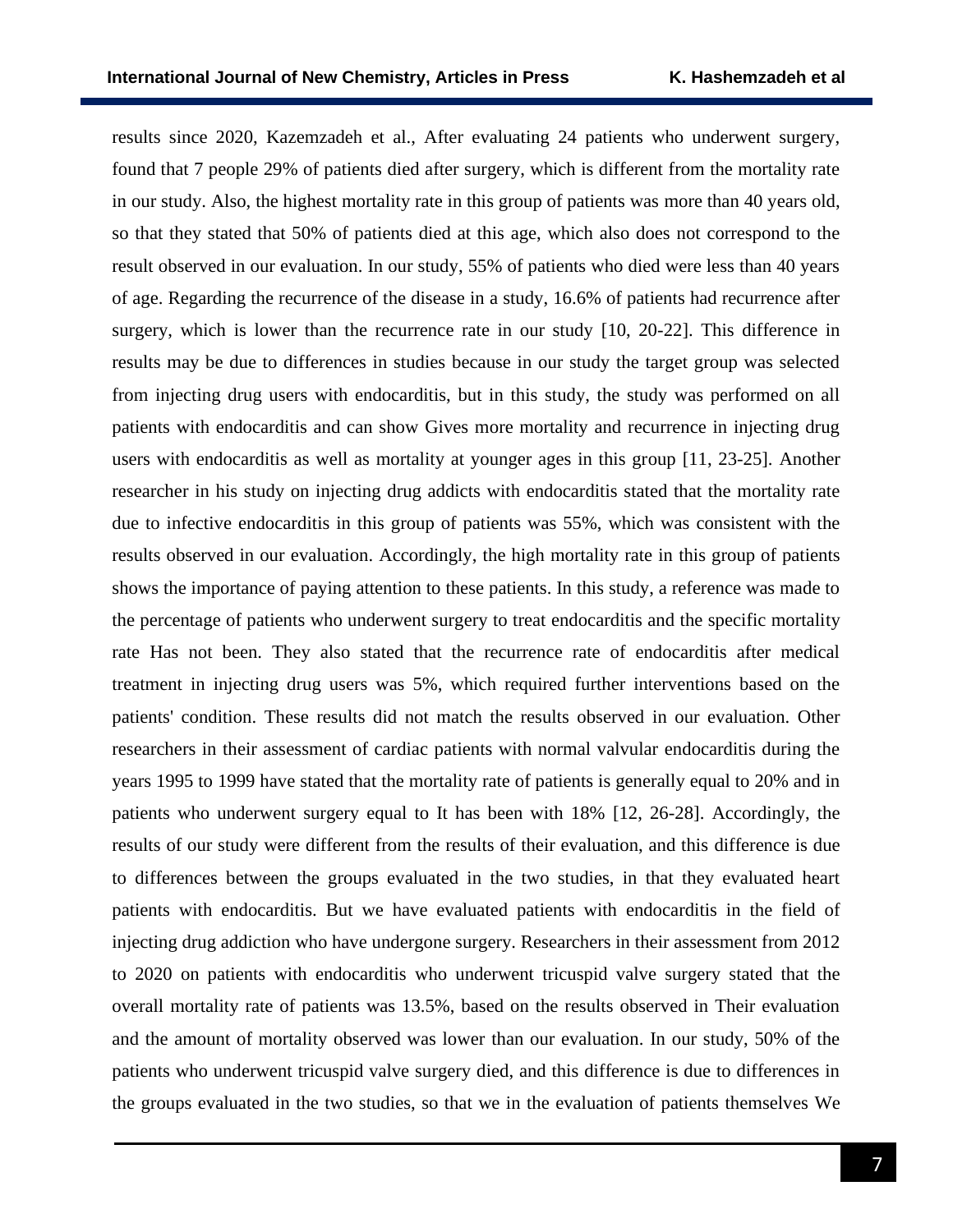have evaluated injecting drug use, which may have a worse prognosis than other patients with endocarditis of different etiologies, which has increased their mortality by up to 50% [13, 29-31].

# **Conclusion**

Considering the mortality and high probability of recurrence in injecting drug users with endocarditis, it can be concluded that surgery in this group of patients is associated with high risk and should be more careful in selecting patients requiring surgical treatment. Each patient should decide on how to deal with the surgery, taking into account the benefits and harms of the surgery; Attention to the risk factors of patients such as comorbidities, especially renal failure, factors that can lead to prolongation of the duration of surgery, such as old age or involvement of several valves at the same time or concomitant heart disease, attention to the duration Prolonged hospitalization and high surgical costs of these patients and the possibility of transmitting bloodstream infections to medical personnel during surgical procedures. It should also be borne in mind that the reuse of injecting drugs, as well as the lack of proper support for these patients by the family and the inability to financially follow the heart condition after heart surgery and take the necessary drugs, can cause multiple complications and increase the risk of recurrence and mortality. These patients are cured. On the other hand, the indications for surgical treatment in these patients should be considered because the lack of surgical treatment or its delay if the patient needs it can also increase mortality and morbidity in these patients.

# **References**

- 1. K. Hashemzadeh, M. Dehdilani, M. K. Gol, Int J Womens Health Reprod Sci., 9:69(2021)
- 2. W.-Q. Ma, Y. Wang, X.-J. Sun, X.-Q. Han, Y. Zhu, R. Yang, N.-F. Liu, Coronary artery disease., 30:367(2019)
- 3. W. Wang, X. Zhou, X. Liao, B. Liu, H. Yu, Journal of anesthesia ., 33:543(2019)
- 4. M. Dehdilani, M. K. Gol, K. Hashemzadeh, Crescent Journal of Medical and Biological Sciences., 6:350(2019)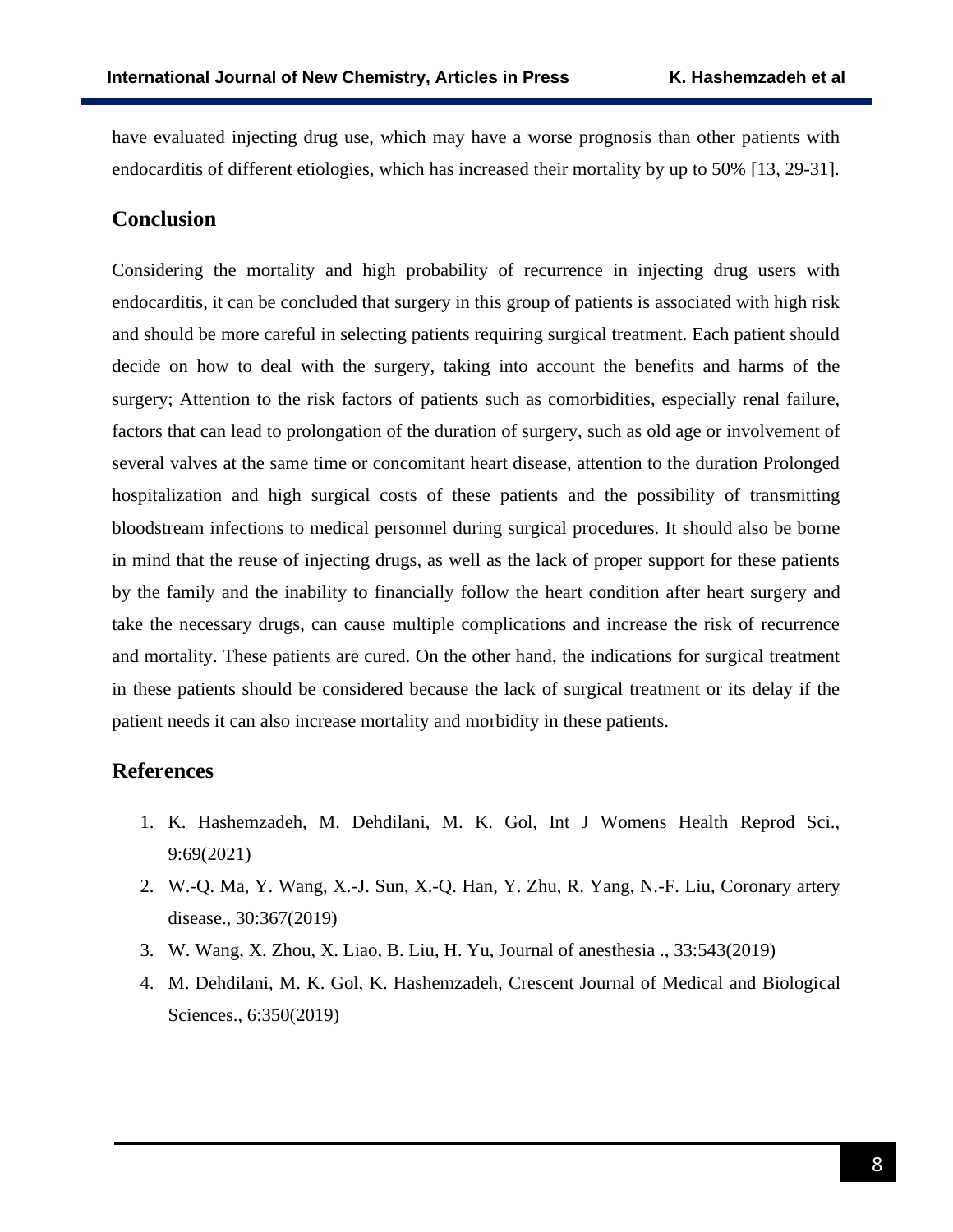- 5. M. Bertaina, O. De Filippo, M. Iannaccone, A. Colombo, G. Stone, P. Serruys, M. Mancone, P. Omedè, F. Conrotto, M. Pennone, Journal of Cardiovascular Medicine., 19:554(2018)
- 6. L. Melly, G. Torregrossa, T. Lee, J.-L. Jansens, J. D. Puskas, Journal of thoracic disease., 10:1960(2018)
- 7. K. Hashemzadeh, M. Dehdilani, M. K. Gol, International Journal of Women's Health and Reproduction Sciences., 8:406(2020)
- 8. N. A. Smart, G. Dieberg, N. King, Journal of the American College of Cardiology**.**, 71: 983(2018)
- 9. K. Hashemzadeh, M. Dehdilani, M. K. Gol, Crescent Journal of Medical and Biological Sciences., 5: 517(2019)
- 10. K. Kodia, S. Patel, M. P. Weber, J. G. Luc, J. H. Choi, E. J. Maynes, S.-S. A. Rizvi, D. P. Horan, H. T. Massey, J. W. Entwistle, Annals of cardiothoracic surgery., 7: 586(2018)
- 11. S. M. A. Hussain, A. Harky, International Journal of Medical Reviews**.,** 6: 1(2019)
- 12. D. J. Thuijs, M. W. Bekker, D. P. Taggart, A. P. Kappetein, T. M. Kieser, D. Wendt, G. Di Giammarco, G. D. Trachiotis, J. D. Puskas, S. J. Head, European Journal of Cardio-Thoracic Surgery**.,** 56: 654(2019)
- 13. S. J. Head, M. Milojevic, J. Daemen, J.-M. Ahn, E. Boersma, E. H. Christiansen, M. J. Domanski, M. E. Farkouh, M. Flather, V. Fuster, The Lancet**.,** 391: 939(2018)
- 14. A. Samimi, A. Bagheri, S. Dokhani, S. Azizkhani, E. Godini, International Journal of Basic & Applied Sciences 2:291 (2013)
- 15. R. Alimoradzadeh, H. Mirmiranpour, P. Hashemi, S. Pezeshki, SS. Salehi, Journal of Neurology & Neurophysiology, 10:1 (2019)
- 16. A. Samimi, International Journal of Innovation and Applied Studies 1:1 (2012)
- 17. R. Alimoradzadeh, MA. Abbasi, F. Zabihi, H. Mirmiranpour, Iranian Journal of Ageing, 15:524 (2021)
- 18. F. Zabihi, MA. Abbasi, R. Alimoradzadeh, Annals of the Romanian Society for Cell Biology, 1: 2573 (2019)
- 19. R. Alimoradzadeh, MA. Abbasi, F. Zabihi, H. Mirmiranpour, Iranian Journal of Ageing, 15:8 (2021)
- 20. A. Samimi, Journal of Engineering in Industrial Research 2:71 (2021)